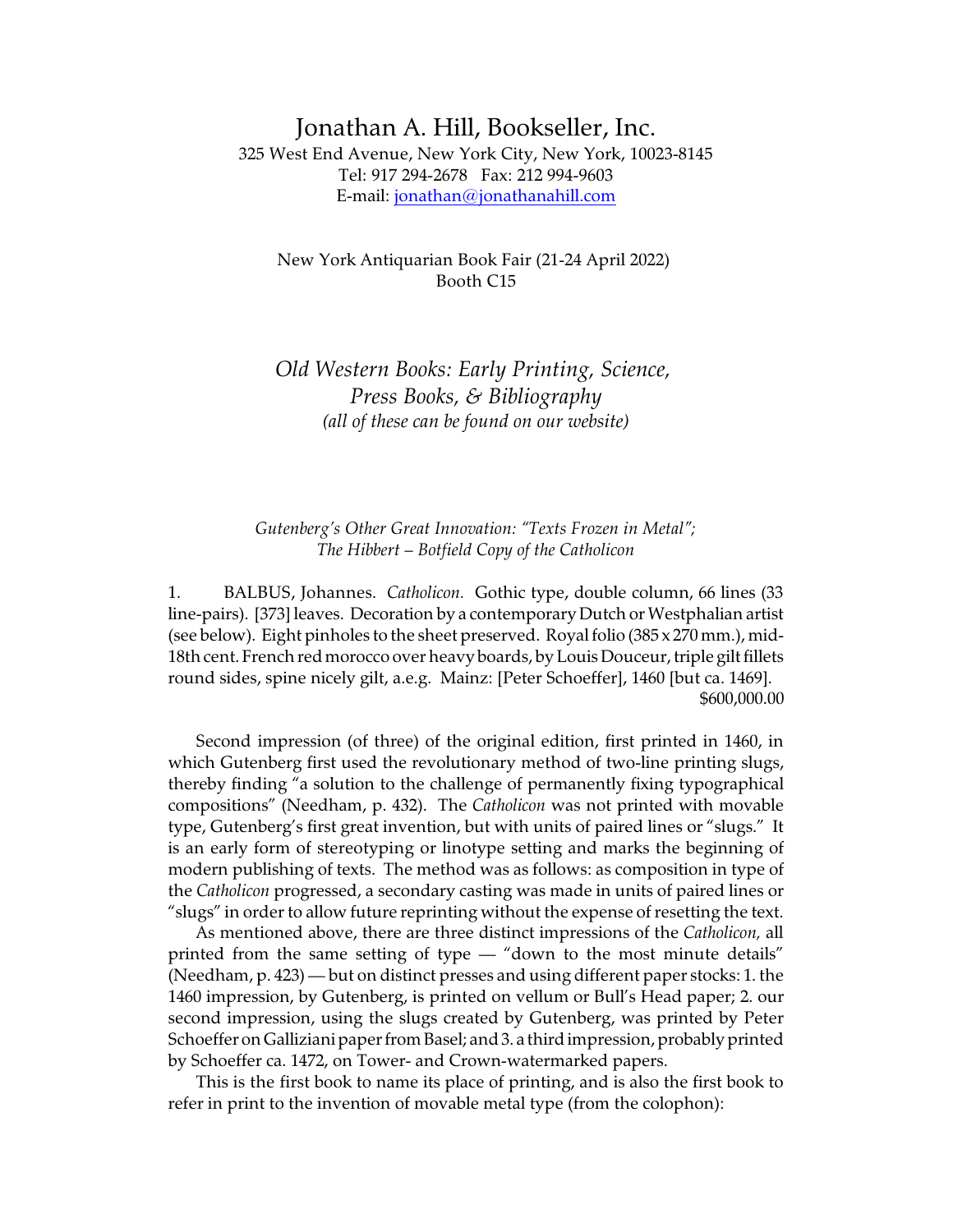"With the help of Omnipotent God, at Whose very nod the tongues of infants are made eloquent, and Who often reveals to the humble what He withholds from the wise — this excellent book, *Catholicon,* has been printed in the goodly city of Mainz, in the glorious German nation…, and it has been brought to completion in the year of our Lord's incarnation, 1460 — not by means of reed, stylus, or quill, but with the miraculous concurrence of punches and types cast in moulds..."

In 1905, Zedler first defined the three impressions but offered no explanation. Paul Needham was the first since Zedler to re-examine all bibliographical aspects of the Catholicon Press productions. When he first published his findings in *The Papers of the Bibliographical Society of America* (1982), the article, which is really a wonderful example of bibliographical detective work, changed the methods of other incunabulists and added to the perception of Gutenberg's genius.

Dr. Needham concluded the following: "The Catholicon printer's three books were not printed with movable types. The type pages of these books were composed of indissoluble two-line slugs, arranged into columns or pages as the case may be. After printing, the slugs were retained, and at later times additional impressions were pulled from them…The *Catholicon* slugs were printed at three separate times, as the three different paper supplies of the copies indicate. The Bull's Head and vellum impression was completed in 1460, as its colophon states. The Galliziani impression [our edition] was printed in the late 1460s; this impression omitted the first slug of the text, the two-line incipit. The Tower-Crown impression was printed about 1472 or after, and also omitted the first slug" (p. 425).

TEXT: The *Catholicon* is a Latin dictionary with grammar compiled by a Genoese Dominican, Johannes Balbus (d. 1298), who dated the completion of his work 7 March 1286. It remained the standard Latin dictionary until the 16th century and was apparently the first lexicographical work to achieve complete alphabetization from the first to last letter of each word.

DECORATION: by a contemporary Dutch or Westphalian artist: 12-line penwork initial P (fol. 1r) in blue and white, with green and red infill and red surround extending down the entire inner margin, 9-line penwork initial P on the same page in red, with violet and green infill and surround; 4-13-line initials in blue and white, or in red with penwork surround, 1-3-line red lombards, paragraph-marks and capital-strokes, initial L on 24/1v omitted and later supplied in black ink, rubrication entirely omitted from 13/10r and 18/7r.

BINDING: mid-18th-century French gold-tooled red morocco over pasteboard, by Louis Douceur, triple fillets on sides, spine decorated in compartments with floral ornament and lettered, marbled endpapers, probably bound for the Duke of La Vallière. We thank Mr. Eric Aguirre for identifying several of the tools employed by Douceur on other of his signed bindings.

PROVENANCE: quire signatures and occasional marginalia in a 16th-century hand; ?Polling, Augustinian Canons Regular, 1765 exchange; ?to the Duc de la Vallière, by exchange for five early manuscripts approved by Polling's Prior, Franz Töpsl; Louis-César de la Baume-le-Blanc, Duc de La Vallière, the greatest book collector of the 18th-century (1767 auction of duplicates, lot 2289, fr. 474); George Hibbert (1829 Evans sale, lot 812, £36-4-6 to Payne & Foss); Beriah Botfield, purchased for £45 (pencil inscription, P.& F. Acquisitions p.15); sold Christie's London (Longleat, 13 June 2002, lot 9, £215,650 or \$317,000). La Vallière also owned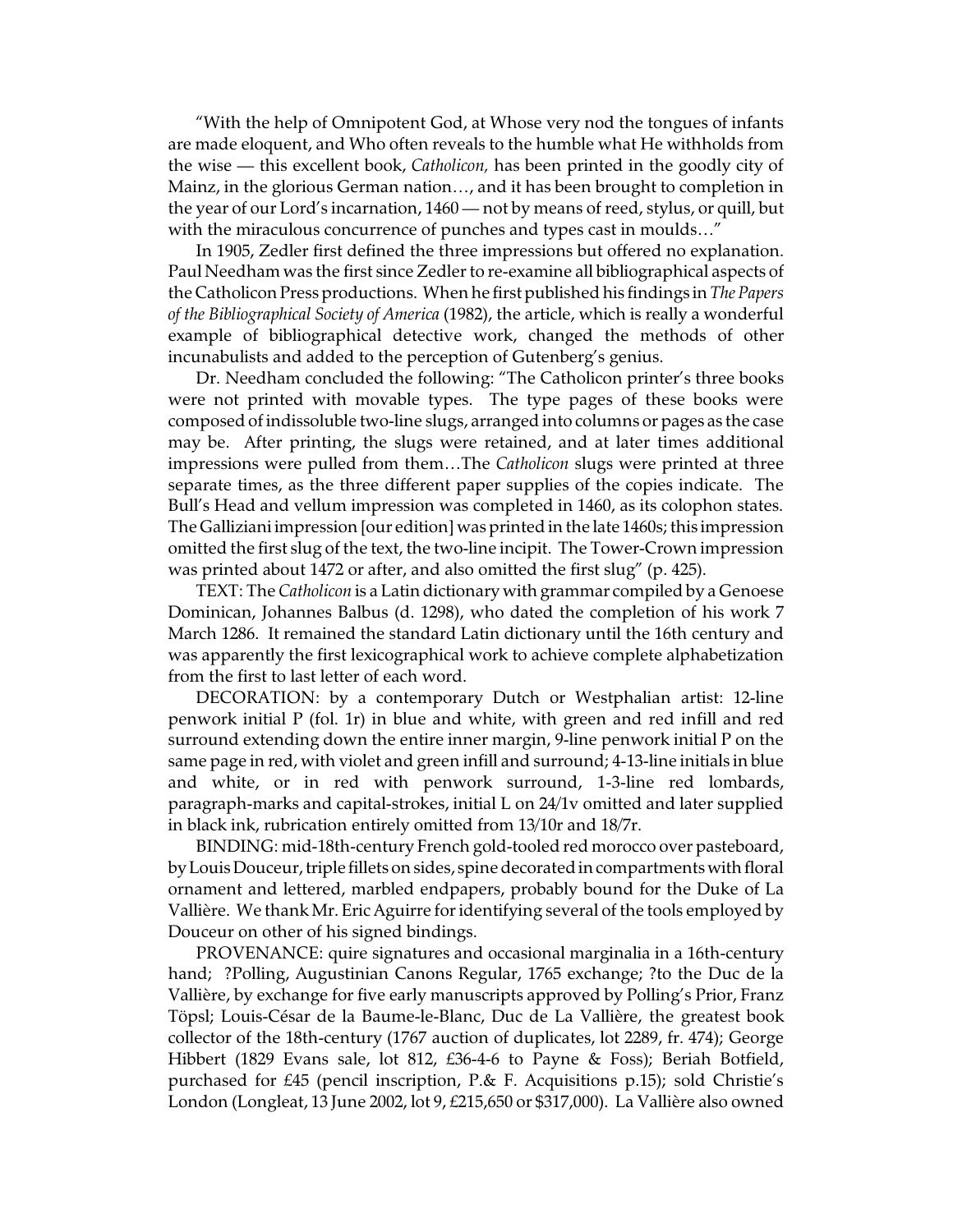two other paper copies: De R 90.53 (third impression, now Austrian National Library) and De R 90.72 (imperfect, "disparu"), as well as a vellum printing (De R 90.1, now British Library IC.301).

A fine, fresh, and handsome copy. Extreme inner margin of first leaf strengthened, small tear in its lower blank margin mended, recto lightly soiled; minor repair to extreme margins or corners of ten other leaves not affecting text, tiny hole in 16/4 affecting three letters; rubricator's stain on 11/6v, small stains on 8/3-9, 22/8v and 33/10v.

**EXET ALTA:** Paul Needham, "Johann Gutenberg and the Catholicon Press" in *Papers of the Bibliographical Society of America*, Vol. 76, Fourth Quarter (1982), pp. 395-456. Goff B-20.

## *A Rare Commentary on Columella's Book on Gardening*

2. COLUMELLA, Lucius Junius Moderatus. *Hortuli Commentarium, sive In de Rustica Lib. X. Commentum.* 10 leaves, one column, 35 lines, Gothic type, printed guide letters. Small 4to, 19th-cent. red morocco-backed marbled boards, spine lettered in gilt, t.e.g. [Rome: Bartholomaeus Guldinbeck, about 1485]. \$19,500.00

Second edition (1st ed.: Rome, 1472), of this rare anonymous commentary by Julius Pomponius Laetus on the tenth book — entirely devoted to gardening — of Columella's *De Re Rustica*. Columella (1st c. A.D.), "Roman landowner, was the author of *De Re Rustica* ca. AD 60-5), a treatise in 12 books which is the longest and most comprehensive and lucid of the Roman agricultural manuals. Book 10 deals with gardening and is written in hexameters in response to the invitation in Virgil's fourth *Georgic.* The layout of the garden, the water supply, the plants to be grown, and details regarding their culture are all treated. Attention is given to flowers as well as to vegetables and herbs."–*Oxford Companion to Gardens,* p. 123.

This commentary is today attributed to Pomponius Laetus (1428-98), the ruling spirit of the Roman Academy. "The Roman Academy flourished anew under Julius II. That Academy had owed its origin to Pomponius Laetus, a pupil of Valla, whom he succeeded as the leading spirit among the Roman humanists...To Pomponius the contemplation of the ruins of ancient Rome was a perpetual delight; and in his own person he revived the life of the pagan past. He had a small plot of land, which he tilled in accordance with the precepts of Varro and Columella, and he was himself regarded as a second Cato. His vineyard on the Quirinal was frequented by his enthusiastic pupils."–Sandys, *A History of Classical Scholarship,* II, p. 92.

The commentary was circulating in manuscript in 1467; it is concerned with the explication of mythological, geographical, and botanical points.

Fine copy. Minor spotting. This is a rare book with only two copies located in North America. Stamp of the Lawes Agricultural Trust.

**EXEC-765. ISTC ic00765000. Virginia Brown, "Columella, Lucius Junius** Moderatus" in *Catalogus Translationum et Commentariorum,* Vol. III, pp. 173-85.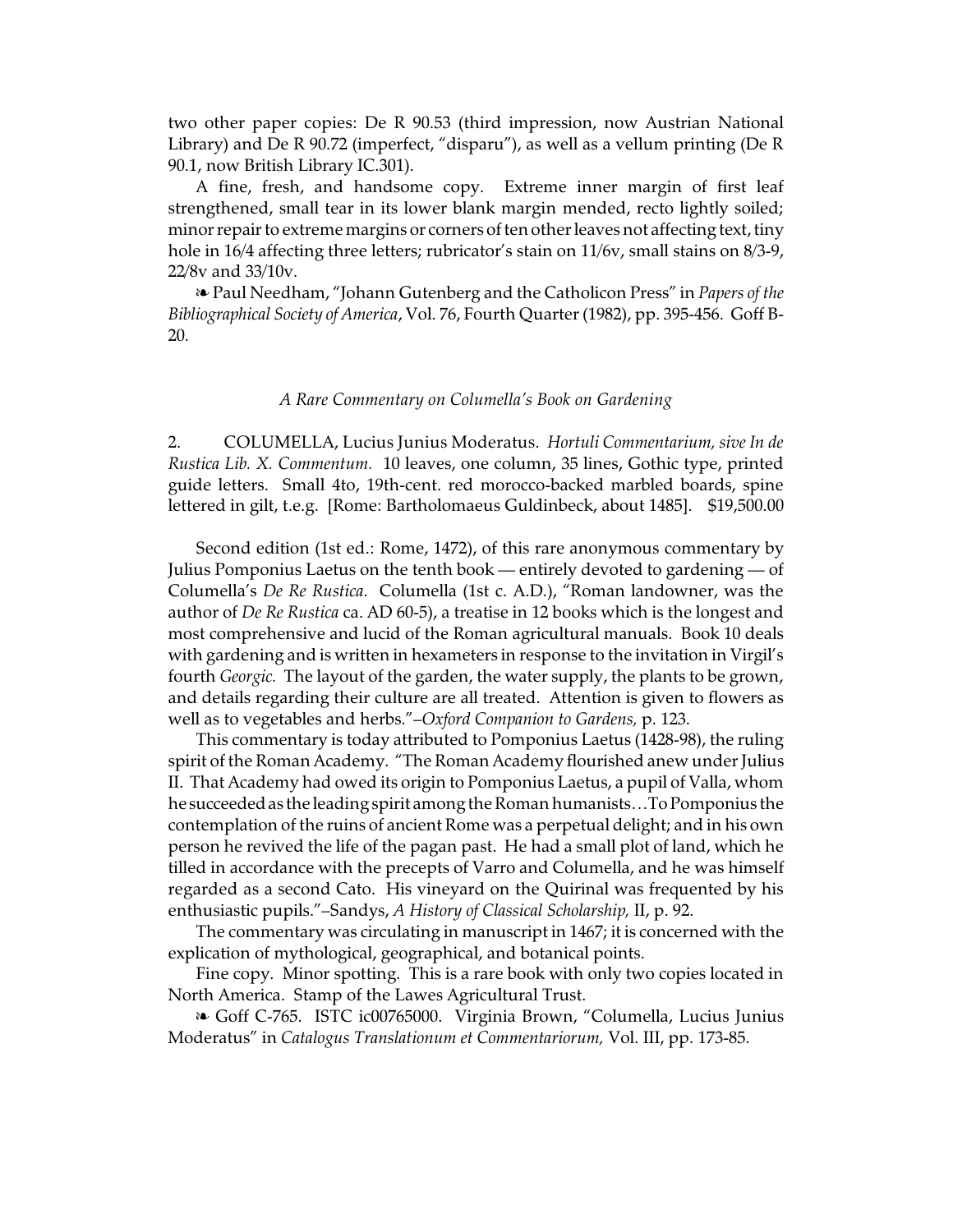#### *Darwin's First Separately Printed Work*

3. DARWIN, Charles Robert. [Drop-title]: *For PrivateDistribution…Extractsfrom Letters addressed to Professor Henslow by C. Darwin*. 31 pp. 8vo, bound in attractive green morocco-backed cloth over boards. [Cambridge: "Printed for Distribution among the Members of the Cambridge Philosophical Society," 1 December 1835]. \$300,000.00

First edition of Darwin's first separately printed work, and of the greatest rarity. This unauthorized pamphlet contains extracts from ten letters written to John Stevens Henslow (1796-1861), by Darwin during his five-year voyage on the *Beagle.* Henslow had been Darwin's botany professor at Cambridge and their friendship "was one of the most influential circumstances in his [Darwin's] early life."–ODNB. It was Henslow who obtained for him the post of naturalist on the *Beagle.*

Darwin's letters were published without his knowledge; Henslow had read some of them before the Cambridge Philosophical Society and was responsible for printing this small pamphlet of extracts. The present work did introduce Darwin's name and some important observations to a small but influential group of scientists, and when he arrived back in England in the autumn of 1836 he carried with him something of a reputation as a geologist.

Fine copy, preserved in a green morocco-backed box. From the library of Robert Crewe-Milnes, 1st Marquess of Crewe (1858-1945), British statesman and author (note on pastedown stating that the book was purchased by Maggs Bros. from the Crewe library). Accompanied by the 1960 privately printed facsimile.

**Example Freeman 1.** 

## *Gesner's First Book*

4. GESNER, Conrad. *Historia Plantarum et Vires, ex Dioscoride, Paulo Aegineta, Theophrasto, Plinio et recentioribus Graecis, juxta elementorum ordinem…* 4 p.l., 281, [15] pp. 8vo, cont. vellum over boards (spine attractively rebacked with leather), trace of ties, spine gilt. Basel: R. Wynter, 1541. \$25,000.00

First edition of Gesner's very rare first book (he had two earlier appearances in books, one as editor and the other as contributor). Gesner published this work at the age of 25, and it reflects his lifelong interest in botany and classification.

This is an alphabetical list of plants' names compiled from the works of authors on medical topics in antiquity and in the early Middle Ages. The alphabetical arrangement of plants both by their tradition Latin names and the trade names used by pharmacists, as well as the handy format of the book, made it popular amongst physicians and apothecaries. Before this book was published, there was often no apparent connection between the names of plants from Greece and southern Italy, described by the ancient writers on botany, and the trees, shrubs, and herbs that Gesner and his friends could find in Switzerland, Germany, or France, and which were known by various vernacular names. To make matters worse, the apothecaries had their own fancy Latin names for the herbs and minerals from which they prepared drugs. It was Gesner's avowed intention in the present work to bring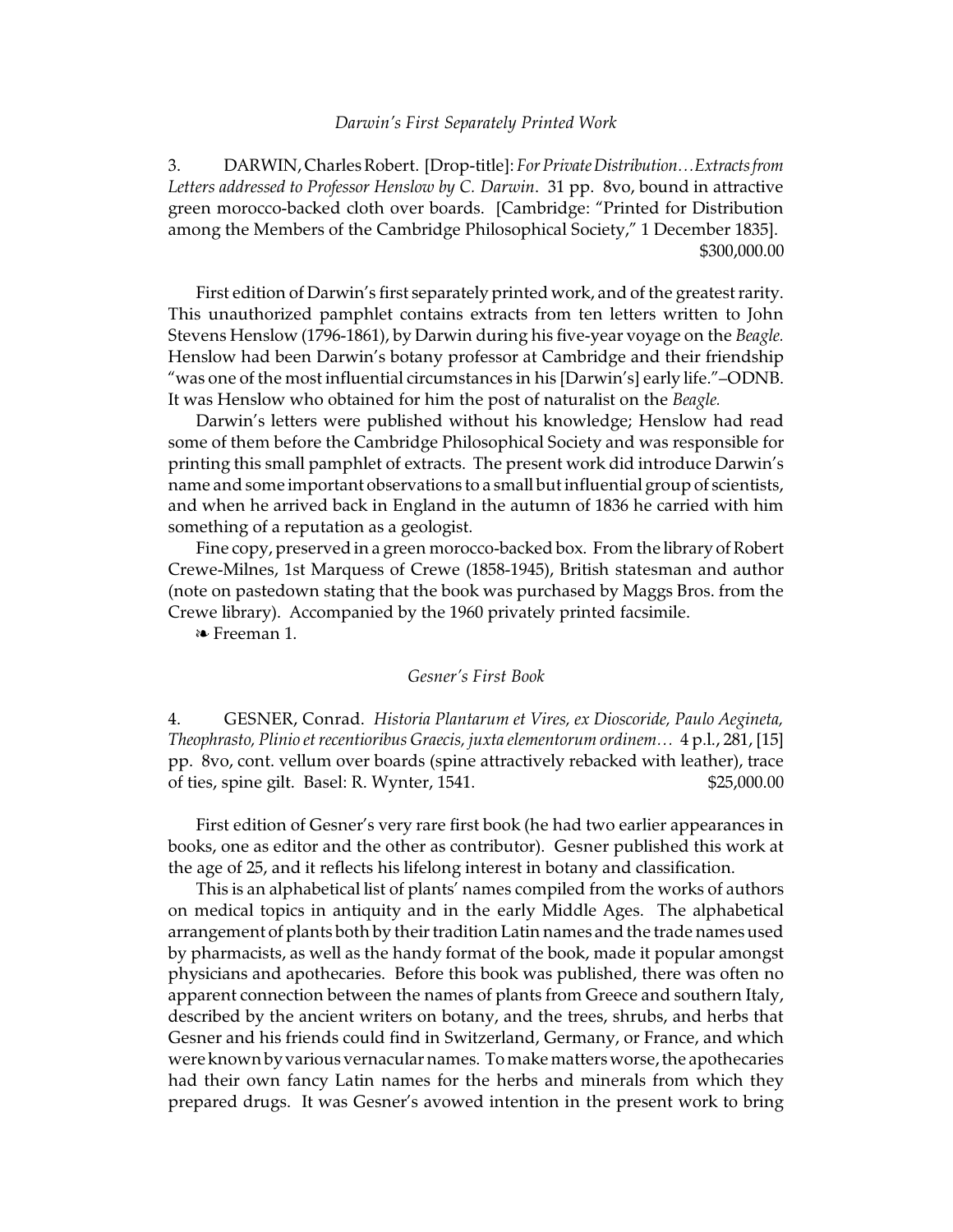order into this taxonomic chaos and to provide multilingual indexes to plant names.

"Fascinated by botany as a youth, Gesner continued his studies in that field at Lausanne and Montpellier…Gesner was virtually the only botanist of his time to grasp the importance of floral structures as a means of establishing a systematic key to the classification of vegetable life. He was also the first to stress the nature of seeds, which enabled him to establish the kinship of plants that seemed extremely dissimilar. Later, Linnaeus would frequently acknowledge his own debt to Gesner."–*D.S.B.,* V, p. 379.

A very good copy of a rare and important book. There were several immediate reprints in the same year in Venice and Paris. Signature of "Hyeronimi Bethuni" dated 1595 on title. Old private library stamp on title.

<sup>a</sup> Garrison-Morton 1807–(listing a reprint of the same year only). Pritzel 3297. Wellisch A 3.1.

# *The First Alphabetically Arranged Catalogue of Plant Names*

5. GESNER (or GESSNER), Conrad. *Catalogus Plantarum Latinè, Graecè, Germanicè,& Gallicè…Namenbüch aller Erdegewächsen, Latinisch, Griechisch, Teütsch,und frantzösisch. Regestre de toutes Plantes en quattre langues, Latin, Grec, Aleman, & Francoys. Unà cum vulgaribus Pharmacopolarum nominibus…Adjectae sunt etiam Herbarum Nomenclaturae variarum gentium, Dioscoridi ascriptae, secundum literarum ordinem expositae.* 4 p.l., 162 leaves. Small 4to, cont. blindstamped panelled pigskin, remains of two deerskin ties. Zurich: C. Froschauer, 1542. \$32,500.00

First edition of a very rare book on the market; this is a lovely fresh copy in contemporary blind-stamped pigskin. This, Gesner's second botanical work, is "an alphabetically arranged catalog of plant names in four languages, the first of its kind, and an indication of the growing interest in botany beyond purely philological investigations into the writings of the classics. The Greek names are based on the works of Dioscorides. This early work is already characteristic of Gessner's life-long endeavour to arrange scientific topics in alphabetical or systematic order; it also show his proficiency in languages, and his interest in their comparative treatment."–Wellisch 8.1.

A fine copy, preserved in a box. Signature at foot of title of "Lucas Schröck, M.D." Schröck (1646-1730), was a professor of medicine at Jena and president of the Deutschen Akademie der Naturforscher (see Hirsch, V, pp. 139-40). Early inscription on front free endpaper stating this is a duplicate from the Royal Library of Munich. Engraved armorial bookplate, dated 1744, of Franziskus Topsl (1711-96), prior of the Polling Abbey in Upper Bavaria. Modern booklabel of D. Henry. Some minor worming to upper inner corner of first seven leaves, touching a few letters of the first two leaves.

É Pritzel 3298.

### *"One of the Glories of Bookmaking"–Blumenthal*

6. GOLDEN COCKEREL PRESS. *The Four Gospels*…with Decorations by Eric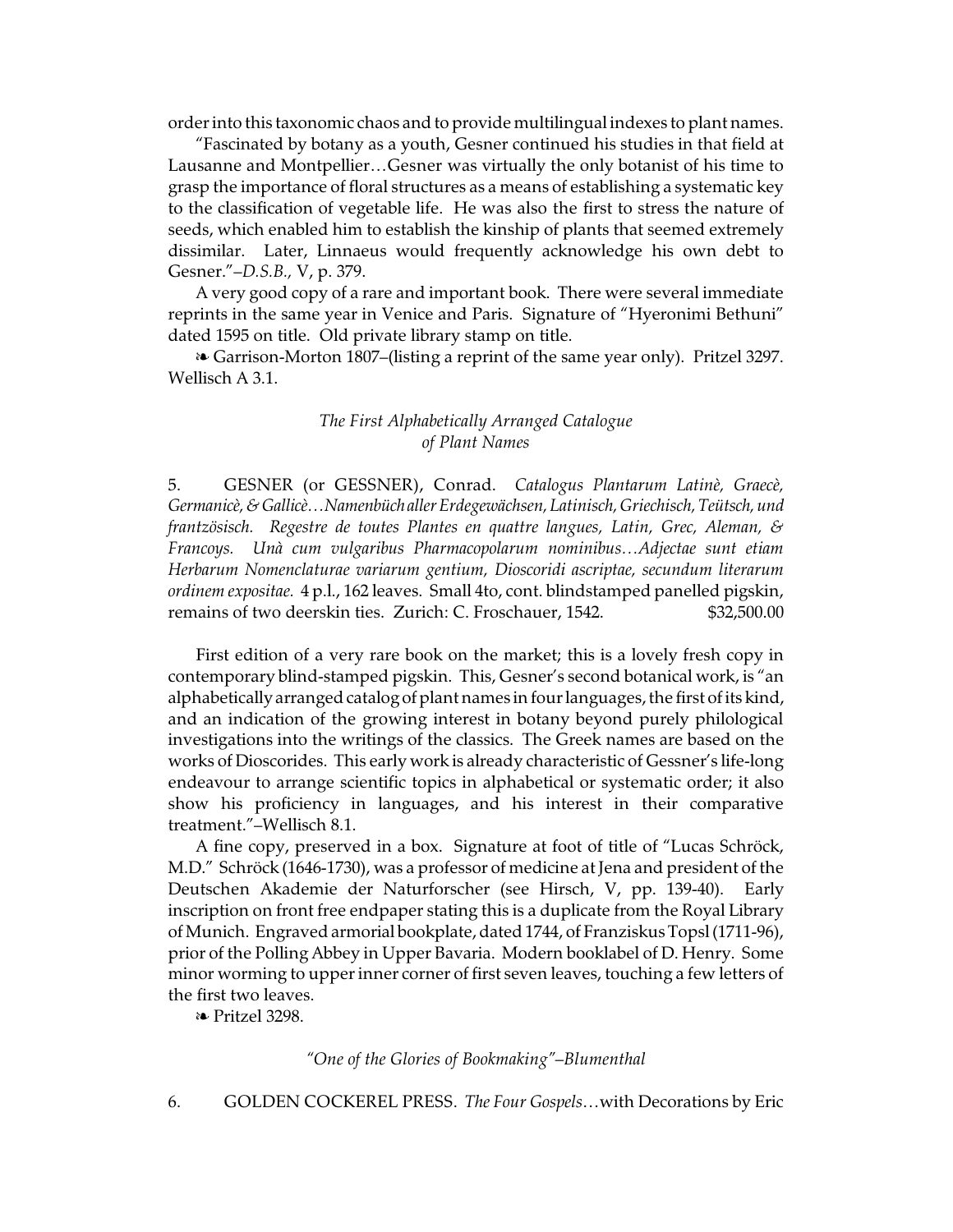Gill. 64 wood-engraved illus. Small folio, orig. white half-pigskin & polished buckram sides, spine gilt, t.e.g., others uncut, by Sangorski & Sutcliffe. [St. Lawrence, Waltham]: The Golden Cockerel Press, 1931. \$17,500.00

A very fine copy of Gill's "most memorable book…one of the glories of bookmaking for which he designed the type and himself engraved the beautiful initial letters and illustrations on wood."–Blumenthal, *Art of the Printed Book,* p. 40 & no. 118. Limited to 488 copies on Batchelor handmade paper (there were a further twelve copies on vellum).

Preserved in a box.

## *The Magnificent Grabhorn Mandeville*

7. GRABHORN PRESS. *The Voiage andTravaile of SirJohn Maundevile, Kt. Which Treateth of the Way to Hierusalem, and of Marvayles of Inde, with Other Ilands and Countryes.* By Sir John Mandeville. 34 decorative initials hand-illuminated in red, blue, & gold; 31 woodcut illus. by Valenti Angelo. Folio, orig. brown Niger morocco-backed Philippine mahogany boards, spine gilt. New York: Random House, 1928. \$3500.00

One of the finest books from the Grabhorn Press; limited to 150 copies printed on unbleached Arnold paper in hand-set Koch Bibel Gotisch type. With the original prospectus laid-in.

A very fine copy, preserved in a morocco-backed box.

# *Searching for Gold in the Interior of Africa; King Manuel of Portugal's Copy*

8. JOBSON, Richard. *The Golden Trade: or, A Discovery of the River Gambra, and the Golden Trade of the Aethiopians. Also, the Commerce with a great blacke Merchant, called Buckor Sano, and his report of the houses covered with Gold, and other strange observations for the good of our owne countrey; set downe as they were collected in travelling, part of the yeares, 1620. and 1621.* 3 p.l. (lacking the first leaf, a blank; title a little soiled), 143, 152-66 pp. Small 4to, cont. English limp vellum. London: N. Okes for N. Bourne, 1623. \$45,000.00

First edition of one of the great early English accounts of the exploration of the interior of Africa and the first to be published separately (others appear in collections); it is a classic account of the search for gold.

Ghana, the earliest known empire of the western Sudan, first entered the historical consciousness of North Africa near the end of the eighth century but probably originated long before. Famous to North Africans as the "Land of Gold," Ghana (which, apart from its name, has no historical connection with modern-day Ghana) was said to possess sophisticated methods of administration and taxation, large armies, and a monopoly over the notoriously well-concealed gold mines. Ghana was the main supplier of gold in the trans-Saharan trade, which linked the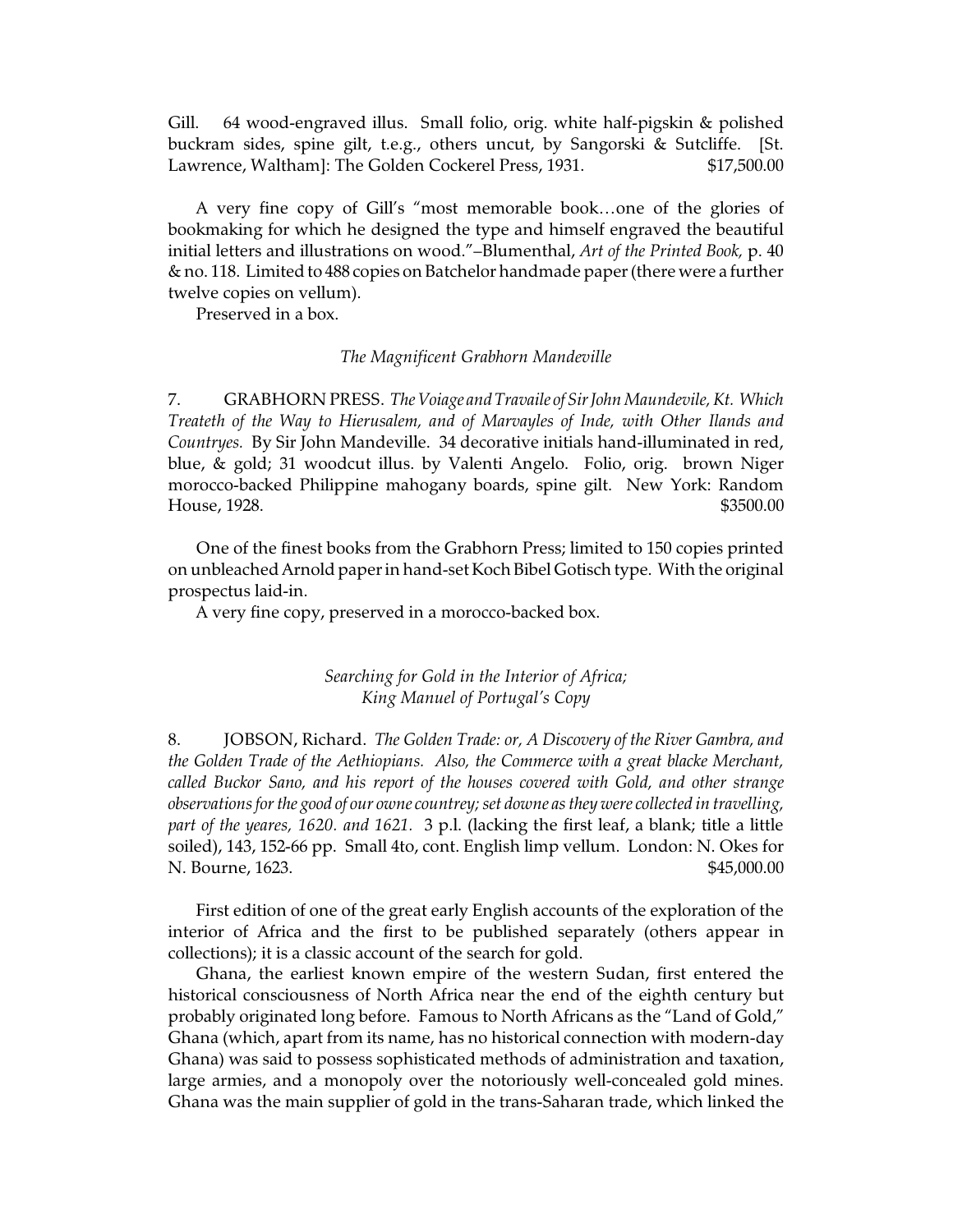Mediterranean economies that demanded gold — and could supply salt — to the sub-Saharan economies, where gold was abundant.

In 1620, "Jobson (fl. 1620–23), merchant and travel writer…was sent as one of the supercargoes on the third of a series of expeditions up the Gambia River undertaken by a group of London entrepreneurs who had in 1619 been granted a crown patent to trade in west Africa. Although the area was already frequented by English traders, the first two expeditions to tap the age-old trans-Saharan gold trade, still known in Europe only from its terminus in the Moorish states of north Africa, had failed. Jobson and his companions reached the Gambia in November 1620, established a base near the mouth, and then sailed some 200 miles up the river until it became too shallow to continue. Jobson, with nine of the crew and some African guides, then went on in an open rowing boat to Tenda (in modern Senegal), where, he had been told, he would find an itinerant gold trader, Buckor Sano. Sano was delighted to meet him. He had no gold then available but promised that if they returned he could easily supply it in exchange for imported trade goods. After ten days Jobson and his party returned, rejoined the ship, and left the Gambia in June 1621…

"On his return Jobson published an account of the expedition, hoping to persuade the 'gentlemen adventurers' to send out another. But none was sent. His book, however, entitled *The Golden Trade*…(1623; reprinted 1904), the first account of the area in English, attracted interest. It is a garrulous, disorganized production, but full of detailed accounts of the country — the geography, the customs he observed among the inhabitants, and the flora and fauna."–ODNB. There is also much about the mining of gold.

A delicious copy of a book of considerable rarity. With a modern note stating this copy comes from the library of the great collector King Manuel of Portugal. Preserved in a box.

**a** NTSC 14623.

## *The Mysteries of Numbers*

9. KIRCHER, Athanasius. *Arithmologia sive De abditis Numerorum mysterijs qua Origo, Antiquitas & fabrica Numerorum exponitur; Abditæ eorundem proprietates demonstrantur; Fontes superstitionum in Amuletorum fabrica aperiuntur; Denique post Cabalistarum, Arabum, Gnosticorum, aliorumque magicas impietates detectas, vera & licita numerorum mystica significatio ostenditur.* Engraved frontis., three folding printed plates (one in red & black), and numerous woodcut diagrams & illus. in the text. 8 p.l. (incl. frontis.), 301, [9] pp. 4to, cont. vellum over boards, green silk ties. Rome: Varesi, 1665. \$12,500.00

First edition of Kircher's treatise on numerology, the "hidden mysteries" of the origins of numbers. "The *Arithmologia*, one of Kircher's more curious works, is a veritable gold mine of curiosities: magic formulas, amulets, and symbolic matrices. For Kircher all knowledge was to some extent bound up in mystery, and this was particularly true of numerology…Kircher did not accept the mysticism uncritically, however. Indeed much of the work is dedicated to discrediting common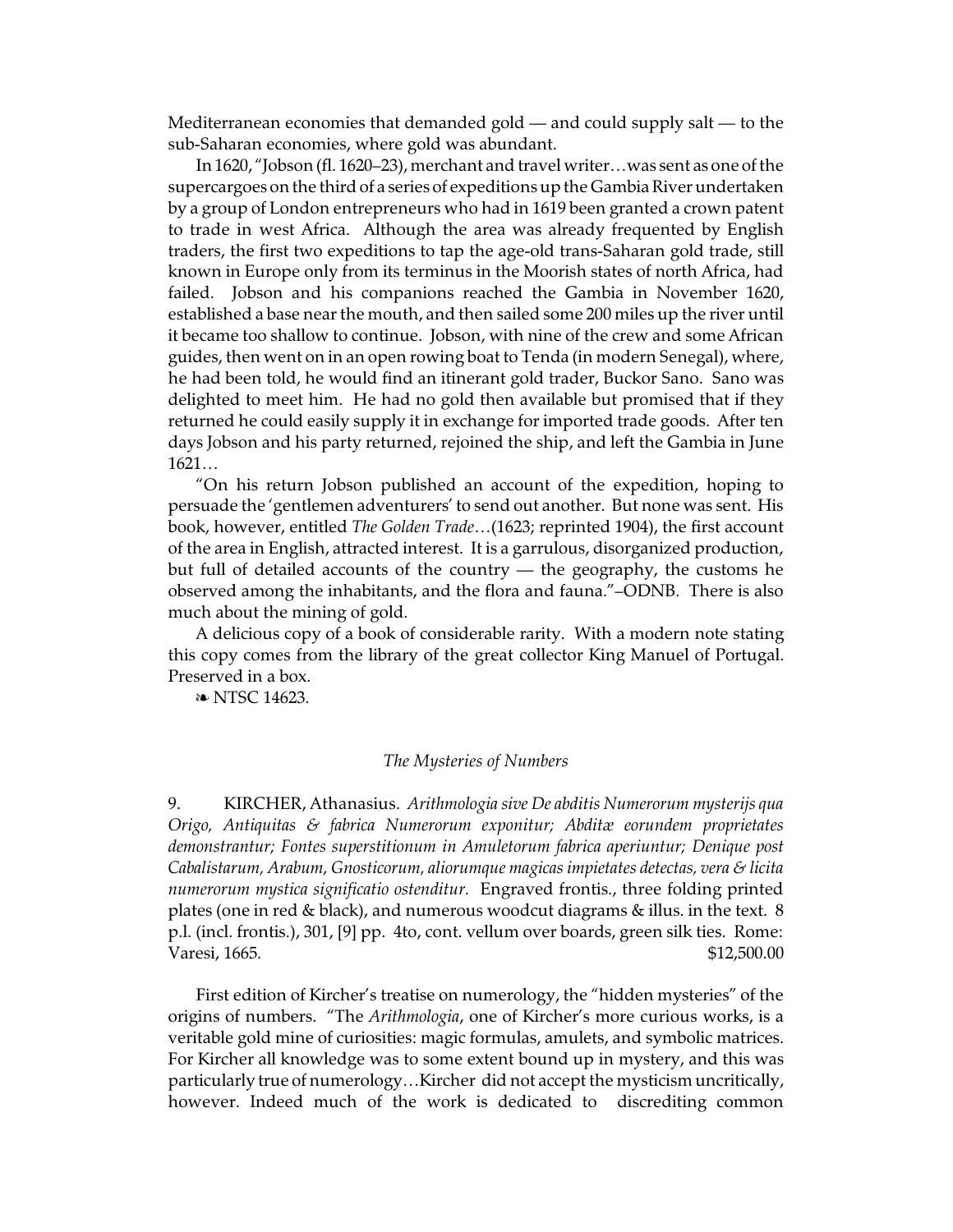superstitions about numbers. He begins the book with a speculative history of the origin of the Greek and Roman numerals; he later gives the history of the Hebrew and Arabic numerals. Much of the work deals with the alleged mystical numerology of the Gnostics, Cabbalists, and Neopythagoreans. Kircher is not slow to accuse these groups of superstition and paganism…

"For Kircher, as for most of his contemporaries, the universe was hierarchical and orderly. He was convinced that that order could be represented by numbers in a mystical and meaningful way. The work of his contemporaries Leibniz and Newton resulted from this faith in mathematics and its power to circumscribe the universe. The *Arithmologia,* like most of Kircher's works, appears at the juncture between the mystical numerologies, handed down from antiquity, and modern mathematics."–Merrill 19.

The fine frontispiece depicts Pythagoras, with his 3-4-5 triangle, and another, unidentified mathematician, contemplating various mystical symbols, magic squares, and an angel, who is exhorting them to "measure and think."

A very fine copy, preserved in a box. Engraved bookplate of Antonius Biderman, dated 1654, on verso of frontispiece. Biderman (d. 1679), was in service to the princely Fürstenberg family, which purchased his library following his death. From the library of His Serene Highness Prince Fürstenberg at Donaueschingen, with his stamp on verso of title and final leaf.

**a** Tomash & Williams K45.

# *The First French National Bibliography; The duc d'Aumont's Copy*

10. LA CROIX DU MAINE, François Grudé, sieur de. *Premier Volume de la Bibliotheque du Sieur de la Croix-du Maine. Qui est un Catalogue general de toutes sortes d'Autheurs, qui ont escrit en françois depuis cinq cents ans & plus, jusques à ce jourd'huy: avec un Discours des vies des plus illustres & renommez entre les trois mille quisontcompris en cet oeuvre, ensemble un recit de leurs compositions, tant imprimees qu'autrement.* Fine woodcut printer's device on title, woodcut port. on verso of the dedicatee, Henri III, & several woodcut illus. in the text. 22 p.l., 558, [5] pp. Folio, fine 18th-cent. marbled calf (joints & ends of spine very carefully repaired), arms in gilt on both covers of the great bibliophile. the duc d'Aumont, triple gilt fillet round sides, spine richly gilt, red morocco lettering piece on spine, a.e.g. Paris: A. l'Angelier, 1584. \$25,000.00

First edition, a fine copy from the library of the great bibliophile, the duc d'Aumont (1709-82), one of the outstanding book and art collectors of his age, with his arms in gilt on both covers. This is the first French national bibliography, a monumental work of fundamental importance for the history of French literature and scholarship. It has remained an indispensable reference and source book to this day, as attested by Brunet, Petzholdt, and Besterman.

The roughly 3000 authors are arranged alphabetically by their given names, and La Croix du Maine gives succinct bio-bibliographical information for each. Our edition contains a remarkable proposal (not reprinted in the 18th-century edition)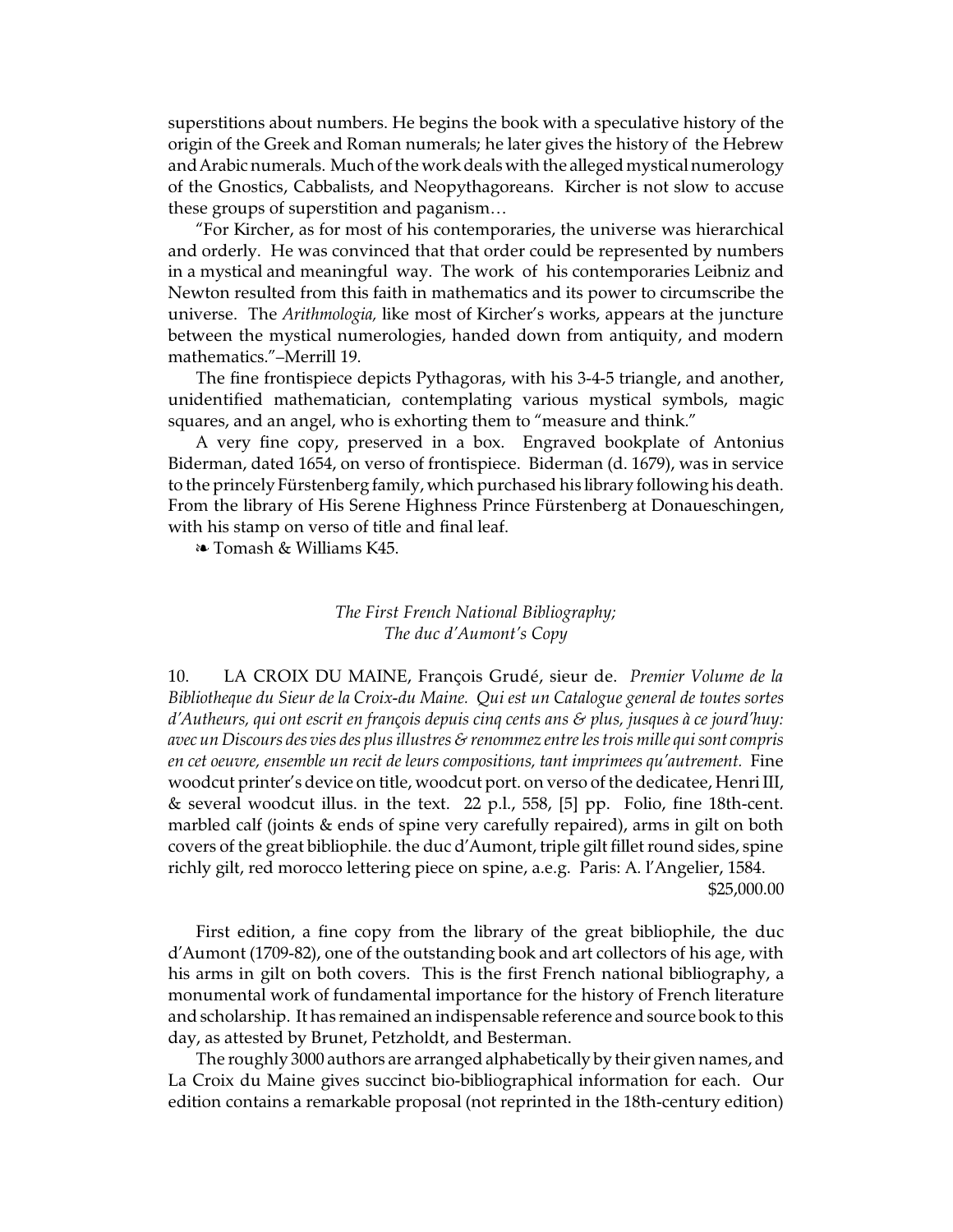for the formation of a French national (royal) library housed in about 100 "noble" bookcases, of which a most attractive illustration is printed on p. 511. This woodcut appears to be the first illustration of library furniture in a printed book. La Croix du Maine also urges the arrangement of the books by a system that is quite close to a decimal classification.

La Croix du Maine (1552-92), began this bibliography at the age of 17 and in the process accumulated a large library. A Protestant sympathizer, he was assassinated at 40 and was therefore unable to issue further volumes as he had planned.

A fine copy. This copy appeared in the auction (lot 2977) of the library of the duc d'Aumont, which was sold in January 1783 in Paris by De Bure.

É Besterman, *The Beginnings of Systematic Bibliography*, pp. 24-25. Grolier Club, *Bibliography,* 29.

## *Charles of Valois' Copy in Contemporary Green Morocco with Arms*

11. MONTE, Guido Ubaldo, Marchese del. *Perspectivae Libri Sex.* Large woodcut diagram on title & more than 300 woodcut diagrams in the text. 2 p.l., 310, [1] pp. Small folio, cont. dark green morocco, arms of Charles de Valois on sides & his monogram in corners (Olivier 2600, *fers* 6 & 7), triple gilt fillet round sides, flat spine divided into seven compartments, six with monogram repeated, a.e.g. Pesaro: G. Concordia, 1600. \$40,000.00

First edition of this important landmark in the history of the science of perspective and a precious copy from the library of Charles of Valois (1573-1650), finely bound in contemporary green morocco with his arms. Charles was the natural son of Charles IX and was also Count, then Duke of Angouléme. He served in numerous military campaigns and was imprisoned for a number of years for having taken part in several intrigues. Released in 1616, he was appointed ambassador to Germany in 1620. His considerable collection of books was left by his elder son, Louis de Valois, Comte d'Alais, to the Minims of La Guiche in Charolais. Its library was dispersed at the time of the French Revolution.

Monte (1545-1607), was Galileo's patron and friend for 20 years and was possibly the greatest single influence on the mechanics of Galileo.

This work "is the culminating book in the phase of mathematical perspective with which we have been concerned. . .His *Perspectivae librisex*provideda definitive and often original analysis of the mathematics of perspectival projection, in a far more extended way than either Commandino or Benedetti had aimed to do. . .Guidobaldo's book rightly came to be regarded as the main source of reference for anyone seriously interested in the underlying geometry of perspectival projection. But this is not to say that he made life at all easy for the painter who wishes to approach his text. His only substantial treatment of a representational technique occurred in his final book, in which he analysed the scenographic perspective of stage design."–Kemp, *The Science of Art,* pp. 89-91–(& see his detailed account of the contents of the book).

Galileo apparently read the work in manuscript in 1594, and the illustrations of shadows on the lunar surface in his *Sidereus Nuncius* (1610) may be based on Book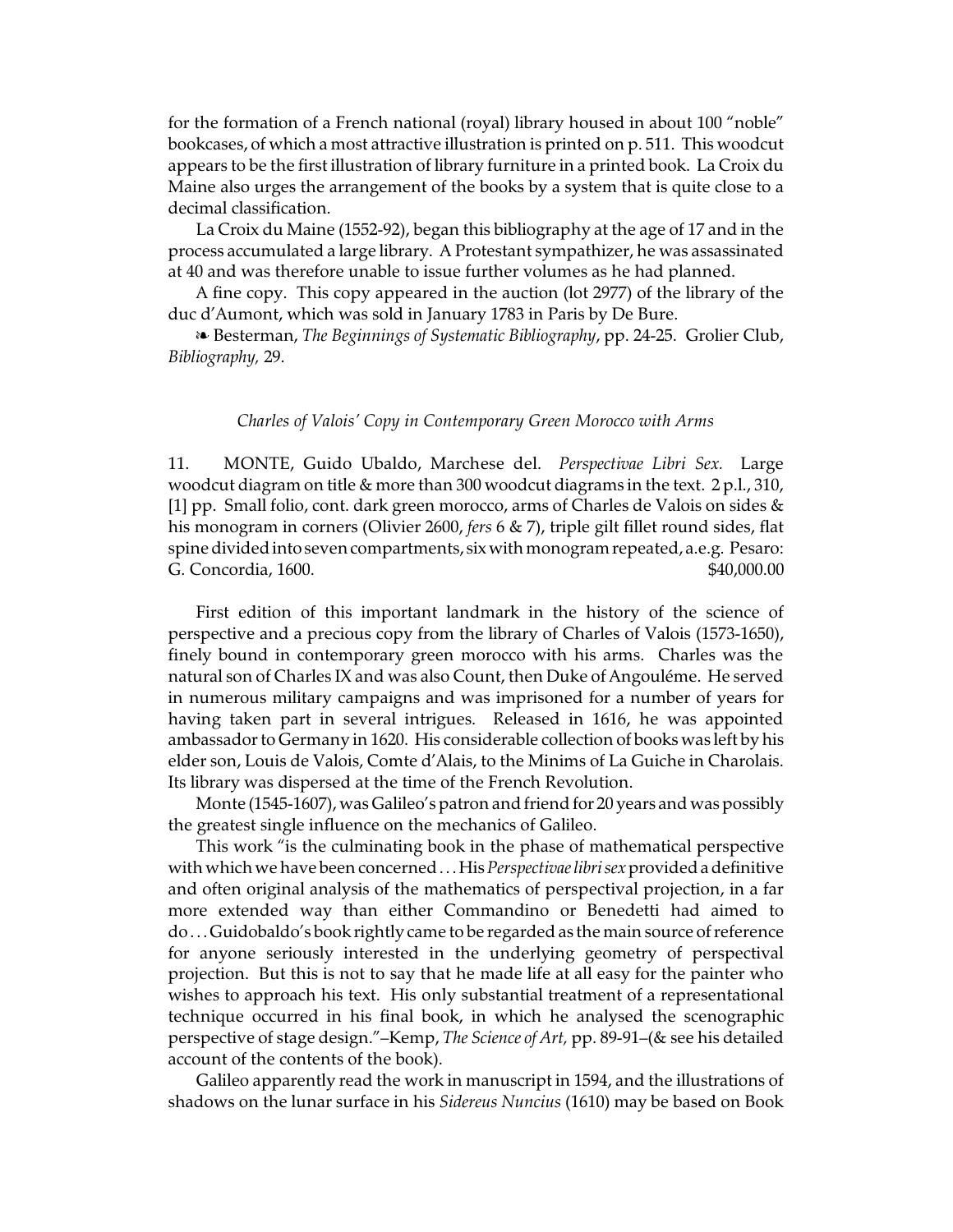5 (see S.Y. Edgerton in *Art Journal* 44, Fall 1984, p. 226).

A magnificent copy preserved in a morocco-backed box; 17th-century ownership inscription on title, "Ex Bibliotheca Minimorum Guichiensium."

É Besterman, *Old Art Books*, p. 74. *D.S.B.*, IX, p. 487-89. Riccardi, II, 179.

## *A Classic on Book Collecting*

12. NAUDÉ, Gabriel. *Advis pour dresser une Bibliotheque. Presenté à Monseigneur le President de Mesme.* Woodcut device on title. 166, [1] pp. Small 8vo, cont. vellum over limp boards (lower cover a little defective, minor worming in lower margin but touching one letter of imprint). Paris: F. Targa, 1627. \$35,000.00

First edition of a work of the greatest importance in the history of book collecting and libraries; Naudé's bibliographic canonstill influences us today. The first edition is a very rare book; its continuing importance is attested to by the many reprints in French and translations into other languages well into the 20th century.

In this first comprehensive guide devoted to how to form a library, Naudé (1600- 53), Cardinal Mazarin's librarian, also stresses the importance of making the library available to the public. Naudé wrote that it was necessary to gather all types of books, regardless of the author's religion or political beliefs. He "advised collectors to buy books on all subjects, taking pains to seek out the best commentaries and critical editions; the contents were all-important, and nothing was to be bought on account of its antiquity, appearance or associations."–Hobson, *Great Libraries,* p. 14.

Very nice copy, preserved in a box. Bookplate of Edmond Tondut.

<sup>a</sup> Viardot, Jean, "Naissance de la bibliophilie: les cabinets de livres rares," in *Histoire des bibliothèques françaises. Les bibliothèques sous l'Ancien Régime 1530-1789,* p. 270–"L'*Advis* a exercé une influence profonde et durable sur le monde du livre. Il faut admettre avec Dacier qu'il a été pour son temps 'un guide, le premier du genre où cette question était traitée d'ensemble et sous tous ses aspects et qu'il a occupé une place et joué un rôle éminents dans l'histoire des idées'." See Archer Taylor's edition of the Evelyn translation of Naudé's book (Berkeley & Los Angeles: 1950).

#### *The Duke of Newcastle's Palladius*

13. PALLADIUS, Rutilius Taurus Aemilianus. Manuscript on vellum of *Opus Agriculturae,* 112 leaves (the first blank), small 4to (155 x 115 mm.), single column (text block:  $120-125 \times 80$  mm.), text written in brown ink in a single minuscule chancery hand throughout, first capital letter of each chapter set out in margin, some browning & spotting due to the varying quality of the vellum used or recycled (several leaves are palimpsests), some natural flaws to vellum including small holes, around which the scribe has written text. 19th-cent. russia, sides panelled in gilt  $\&$ blind, gilt arms in center of the Pelham-Clinton family. Italy, perhaps Tuscany: early 15th century.  $$95,000.00$ 

A fine manuscript, from the celebrated library of the dukes of Newcastle in Clumber, of this important fourth-century Romantreatise onagriculture. It enjoyed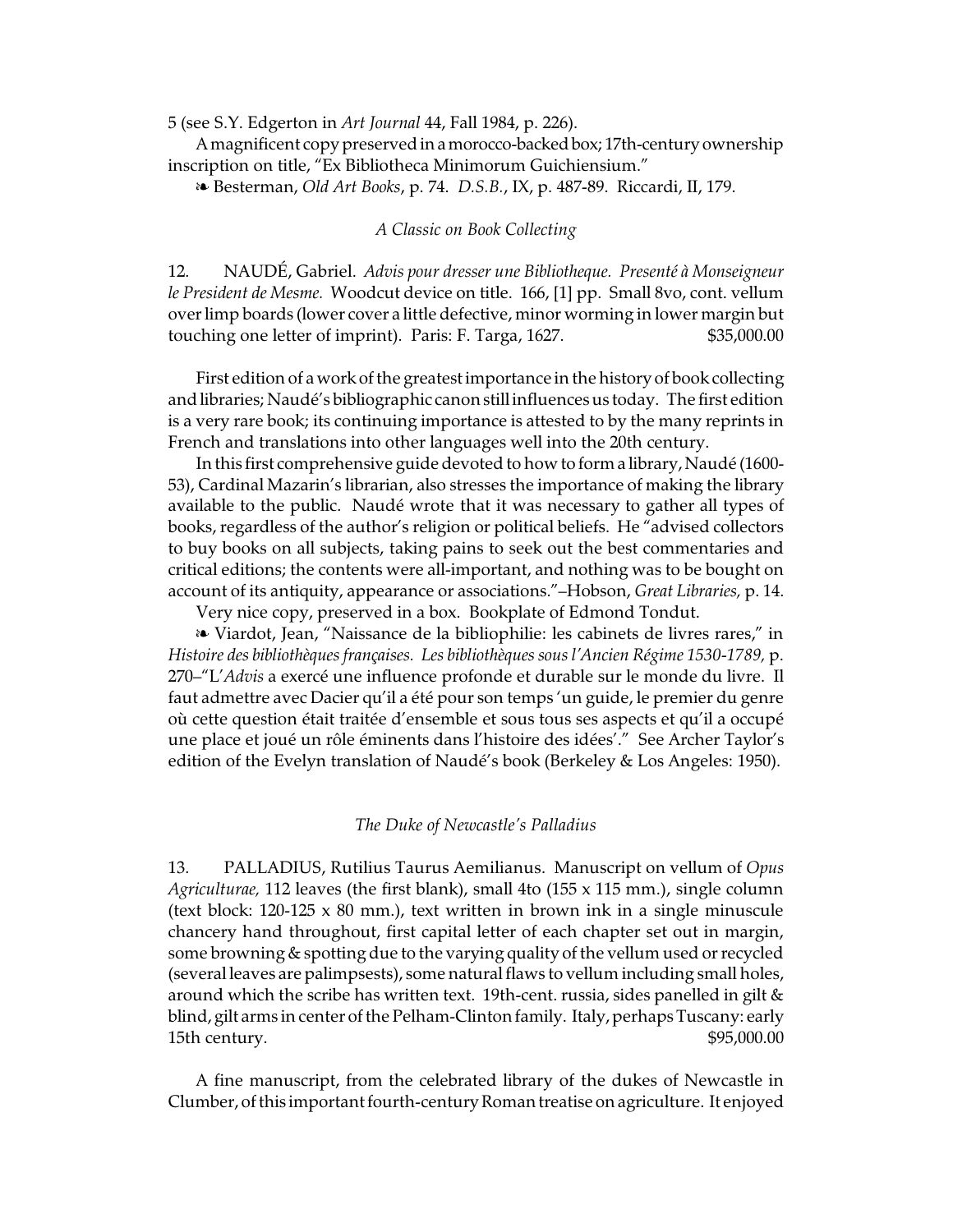wide popularity in the Middle Ages and early Renaissance, owing to its clear arrangement, with the farming and gardening tasks subdivided according to the twelve months of the year. It "was clearly more useful than that of any of Palladius' predecessors. This fact alone may explain the preservation of his text and its popularity compared with that of Columella."–R.H. Rodgers, "Palladius Rutilius Taurus Aemilianus" in *Catalogus Translationum et Commentariorum,* Vol. III, pp. 195- 99.

Palladius wrote his agricultural treatise with considerable borrowings from his predecessors, mostly Columella, but he consulted other technical writers as well, some of whose texts have not survived. In addition, Palladius seems to have had some practical experience in farming; he mentions his own property in Italy and Sardinia. The *Opus Agriculturae* was composed of thirteen books: a general introduction and one book for each year's twelve months.

This text survives in about 100 extant manuscripts, from the ninth to the 16th century. Most of them do not have Book XIV, which was written possibly later and is concerned with special topics of veterinary medicine not already covered in Books I-XIII. The text of Book XIV was separated early and was never widely accessible in the Middle Ages. It was not known to be by Palladius until the 20th century. It was "rediscovered in 1905 by R. Sabbadini, who thought that it was the work of a twelfth-century excerptor of Columella. Identification with the lost book of Palladius was made in 1925 by Svennung."–Rodgers, p. 198.

Books I-XIII have substantial passages on the care of animals. Palladius also describes a Roman machine reaper and the use of water mills for grinding corn, thereby easing the burden of men and animals. "He mentions corn-mills driven by the water of public baths and aqueducts."–Singer et al., *A History of Technology,* II, p. 601.

This copy comes from the famous library of the dukes of Newcastle (their third sale "Twenty-Nine Highly Important Illuminated Manuscripts," Sotheby's, 6 Dec. 1937, lot 960, ₤28 to Maggs Bros.).

In fine condition.

*"A Little Astrological Library"–Westman; An Edition Studied by Copernicus?*

14. PTOLEMAEUS, Claudius. *Quadripartitium. Centiloquiumcum commento Hali* [& other works]. [Edited by Girolamo Salio]. Eighteen woodcut diagrams in the text, numerous woodcut initials, & a woodcut printer's device on recto of final leaf. Rubricated throughout in red. Gothic type, 66 lines & headlines. Two columns. 2 p.l., 152 numbered leaves. Folio (310 x 210 mm.), cont. blindstamped pigskin-backed wooden boards (spine a little rubbed, some unimportant worming at front & back), orig. or early clasps & catches. Venice: Bonetus Locatellus for O. Scotus, 20 Dec. 1493. \$75,000.00

Second edition, enlarged with the addition of other important astrological texts, of Ptolemy's *Quadripartitum*, a textbook of astrology more usually known today under its Greek title, the *Tetrabiblos.* "Ptolemy's *Quadripartitium* ranks as the Bible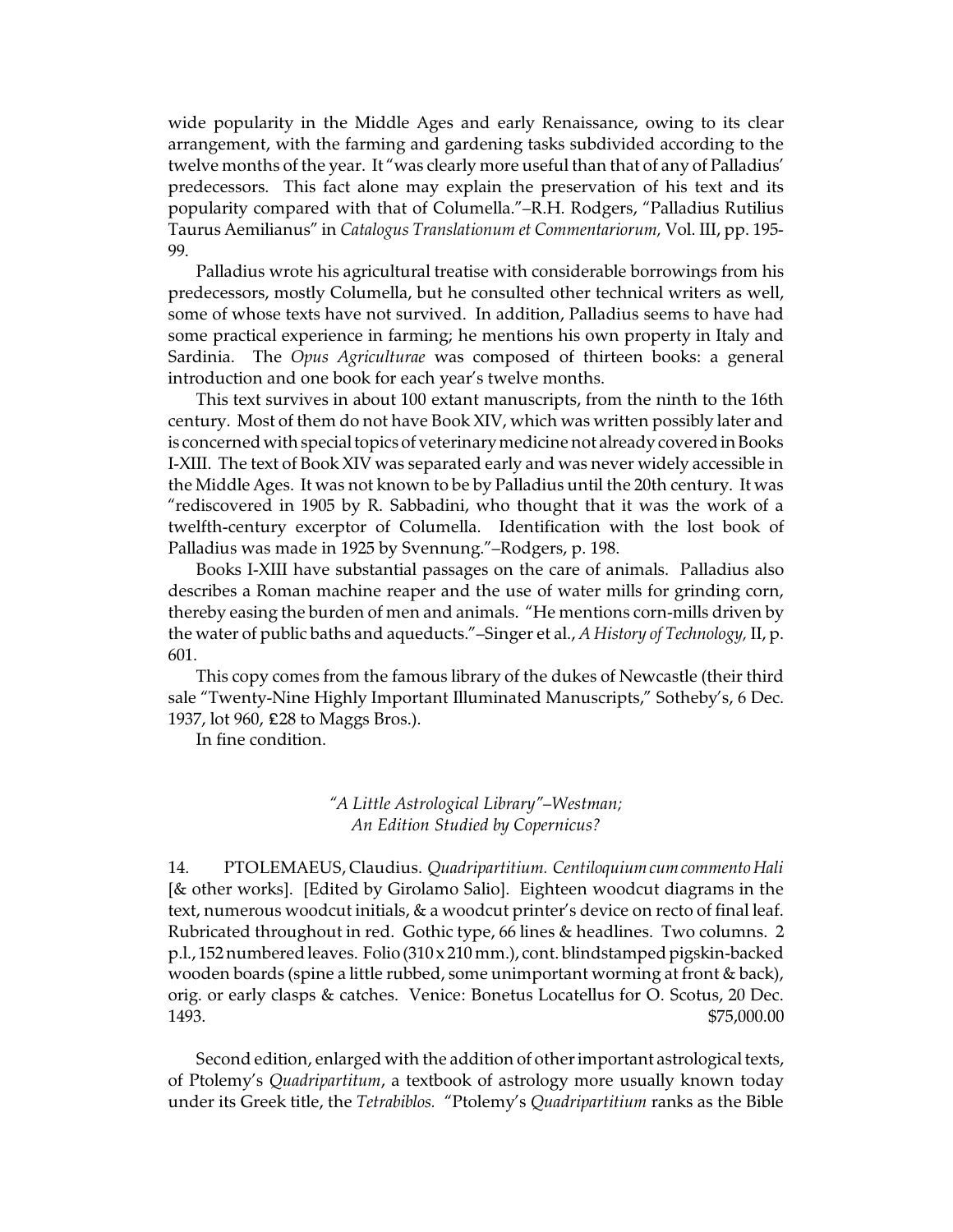of Astrology, but the attribution of the *Centiloquium* is considered spurious."–Stillwell, *The Awakening Interest in Science during the First Century of Printing 1450-1550,* 96–(describing the first edition of 1484).

"To modern eyes it may seem strange that the same man who wrote a textbook of astronomy on strictly scientific principles should also compose a textbook of astrology…Ptolemy, however, regards the *Tetrabiblos* as the natural complement to the *Almagest*: as the latter enables one to predict the positions of the heavenly bodies, so the former expounds the theory of their influences on terrestrial things…Ptolemy regards the influence of heavenly bodies as purely physical…By careful observation of the terrestrial manifestations accompanying the various recurring combinations of celestial bodies, he believes it possible to erect a system which, although not mathematically certain, will enable one to make useful predictions."–*D.S.B.,* XI, p. 198.

This edition is important; according to Prof. Robert S. Westman, it was the principal resource of theoretical astrology of the late 15th century. "The 1493 edition was, for all practical purposes, a little astrological library. It was produced in a dense, double-columned folio volume…the fifteenth-century editor Girolamo Salio of Faventino appended his own introduction, a detailed table of chapter headings, and thirteen auxiliary works by different authors [see below for a listing]."–Westman, *The Copernican Question: Prognostication, Skepticism, and Celestial Order,* p. 44.

Prof. Westman goes on to strongly suggest that this edition was an influential source book for Copernicus who had come to assist Domenico Maria Novara in Bologna in the fall of 1496 (see pp. 96-97). Novara was a major astrological practitioner and his copy of this book — the only surviving book from his library is at the University of Bologna.

The first edition of 1484 contained only the *Quadripartitum* and the *Centiloquium.* Our edition adds for the first time the following valuable texts:

1.Hermes Trismegistus. *CentiloquiumHermetis* and*De Stellis beibenijs*(the "desert stars").

2. Bethem. *Centiloquium, De Horis planetarum,* and *De Significatione triplicitatum ortus.*

3. Messahalah. *De Receptionibus planetarum, De Interrogationibus, Epistola,* and *De Revolutionibus annorum mundi.*

4. Zahel (or Sahl ibn Bishr). *De Interrogationibus, De Electionibus,* and *De Temporum significat. in Judiciis.*

Salio was a physician and astrologer who specialized in editing medical and astrological texts targeted for a university audience.

A fine and crisp copy in its first binding.

 $\in$  Goff P-1089. Klebs 814.2.

### *The Cabbala*

15. REUCHLIN, Johann. *Liber De Verbo Mirifico.* 62 unnumbered leaves (the final leaf, a blank, is present). Small folio, cont. blind-stamped pigskin-backed wooden boards, orig. clasps & catches. Tübingen: T. Anshelm, 1514.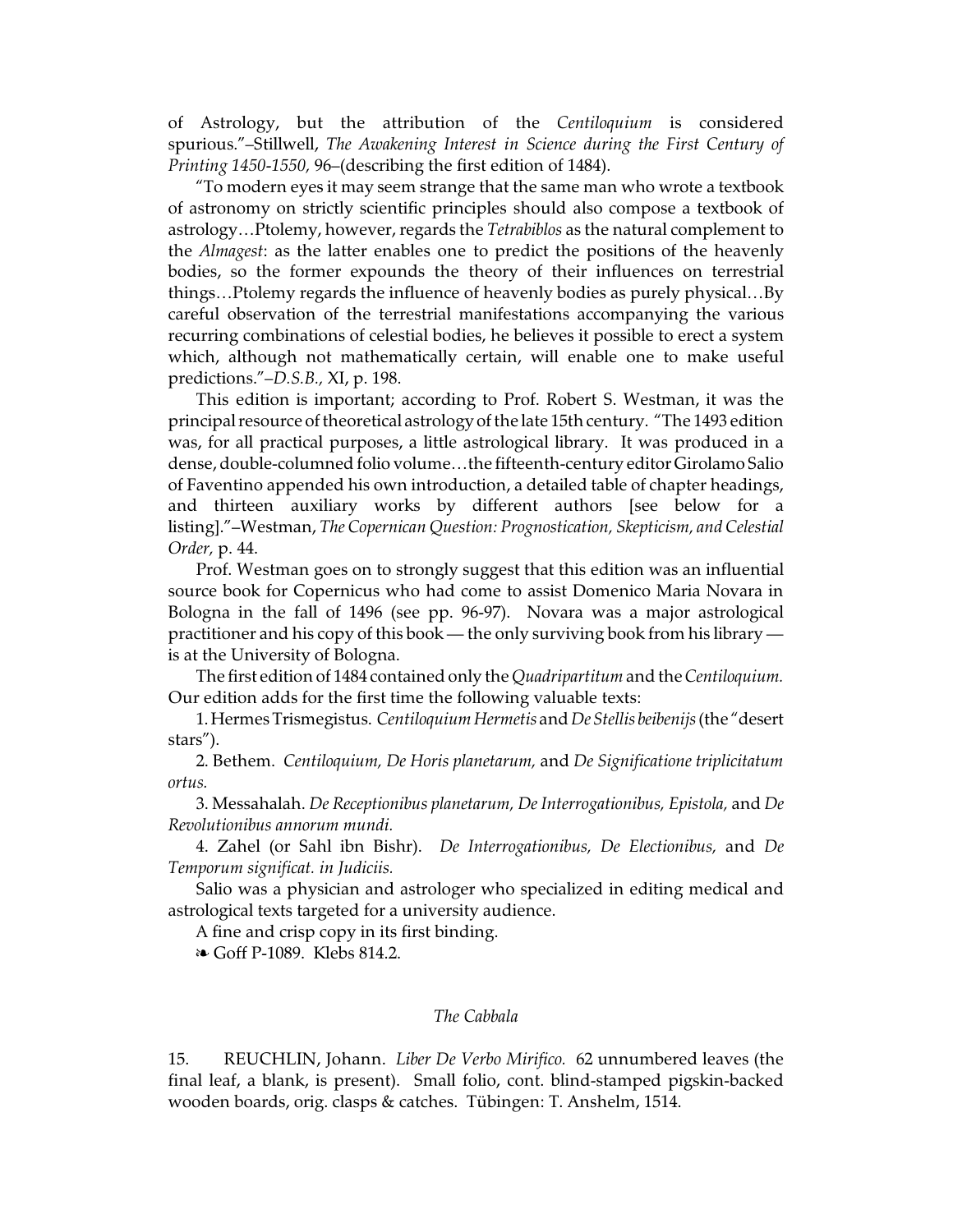### [bound with]:

—. *De Arte Cabalistica Libri Tres Leoni X. dicati.* Large woodcut coat-of-arms of Reuchlin on title. Much printing in Hebrew. 4 p.l., LXXIX leaves, one leaf. Small folio. Hagenau: T. Anshelm, 1517. \$45,000.00

Fine and fresh copies of the second and first editions respectively of the Christian humanist Reuchlin's great expositions of the Cabbalistic art, present here together in a handsome binding of contemporary blind-stamped pigskin-backed wooden boards with the original catches and clasps.

Reuchlin (1455-1522), was the first German humanist to rank as a great Hebrew scholar. His studies of the Hebrew language and of the Cabbala have earned him considerable historical significance. Reuchlin used his extensive travels to establish contact with Jewish scholars and humanists, and to acquire manuscripts and printed works for his library, which was one of the largest private book collections of his time.

In 1494, Reuchlin published his first cabbalistic text, the *De Verbo Mirifico* which greatly enhanced his scholarly reputation. Written in the form of a dialogue, there are three participants, the Greek philosopher Sidonius, the Jew Baruchias, and Reuchlin himself, appearing under the pseudonym Capnio. These three meet accidentally at Pforzheim where they discuss the occult meaning of the Hebrew pentagrammaton "YHSVH," the letters of the Hebrew form of the name Jesus.

The *De Arte Cabalistica* is Reuchlin's magisterial summation of his cabbalistic studies. Like the *De Verbo Mirifico*, the *De Arte Cabalistica* is a three-way dialogue, in this case between a Pythagorean called Philolaus, a Jew called Simon, and Mauranus, a Moslem. Gathered together at Simon's Frankfurt house, they come to the realization that by means of the Cabbalah and the mystical power invested in Hebrew letters, the help of angelic beings can be obtained, and a way opened to God. At the moment of revelation the mind of the Cabbalist, "in a state of unutterable delight, rejoicing in the spirit, in the depths of inner silence, driving away from itself humdrum earthly matters, is carried to the heavenly and the invisible that lies beyond all human sense."

These two works made Reuchlin the best-known Christian exponent of the Cabbala, and they were hugely influential, among others upon Agrippa of Nettesheim, Paracelsus, and, later, the Englishman, Robert Fludd. Reuchlin exercised an almost magical influence upon the greatest thinkers of his time. Pope Leo X and the Reformers were alike captivated by the charms of the Cabbala as propounded by Reuchlin and not only divines, but statesmen and warriors began to study the oriental languages in order to fathom the mysteries of Jewish Theosophy.

Fine copies in very fresh condition. Contemporary signature on front pastedown of "Joannis Schubert." This was Johannes Schubert or Schubart, vicar in Possendorf, a small village south of Dresden. On 12 May 1540 he handed over a house behind the Kreuzkirche to the city council of Dresden for an annual rent of 20 guilders (see M. B. Lindau, *Geschichte der Haupt- und Residenzstadt Dresden,* 1858, p. 475). He has made a series of marginal annotations and neat underlinings throughout each work and on the rear endleaves. While these annotations have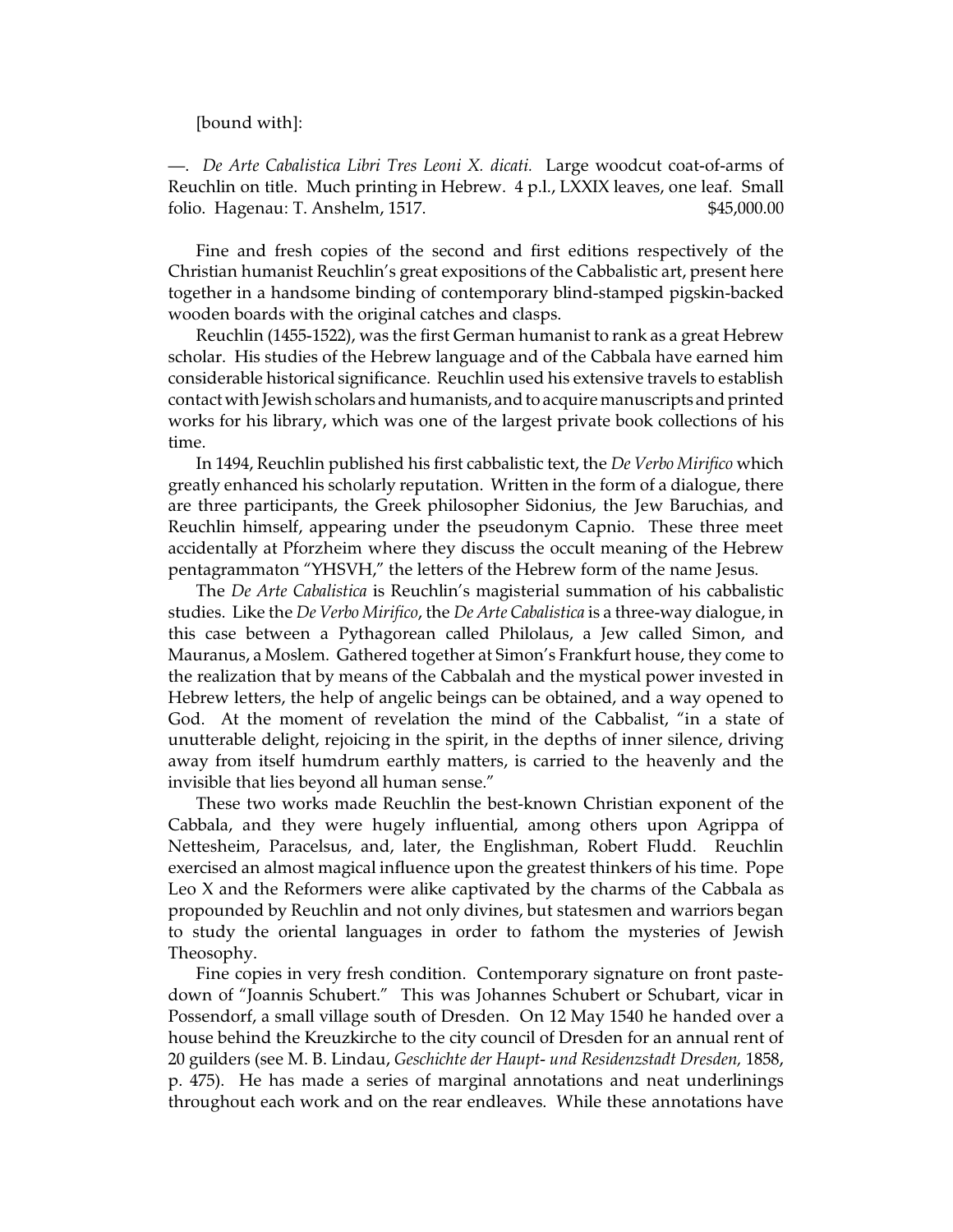remained unstudied, they reveal a close and knowledgeable reading of the texts. **EXEC** Caillet 9333.

# *First Book on Tennis "Fort Rare"-Brunet*

16. SCAINO, Antonio. *Trattato del Giuoco della Palla di messer Antonio Scaino da Salò, diviso in Tre Parti. Con due Tavole, l'una de' Capitoli, l'altra delle cose piu notabili, che in esso si contengono…* "Trattato" on title within a cartouche of scrollwork, woodcut printer's device on title, six double-page woodcuts (collation as in Mortimer), & another woodcut printer's device on verso of final leaf. 16 p.l., 315, [3] pp. Small 8vo, 18th-cent. Italian mottled sheep (a bit of browning), flat spine gilt, red leather lettering piece on spine. Venice: G. Giolito, 1555. \$45,000.00

First edition of the earliest work on the game of tennis; this is a fine copy of a most uncommon book. In this work, Scaino not only describes the game but, for the first time, codifies the rules, sets the standard court sizes, discusses proper etiquette, and establishes a scoring system. He uses the terms *a due* and *vantaggio* from which our now familiar terms "deuce" and "advantage" are derived.

Tennis was already an extremely popular game in the 16th century, played by the kings of England and France. The rules for different versions of the game and their various interpretations often led to arguments. It was apparently after one such discussion with his patron, Alfonso II d'Este, the final Duke of Ferrara, that Scaino (1524-1612), decided to write the present book, formalizing and detailing the rules of the game.

Scaino describes the various forms of tennis being played at that time, whether the ball was solid or air-filled, hit with the hand or a racket, etc.

The excellent plates depict equipment and the court layouts. Fine copy.

**EXECUTE:** 8 & Supplement II, 606–"fort rare." Mortimer 465.

# *The Father of Bibliography*

17. TRITHEMIUS (or TRITHEIM), Johannes. *Liber de Scriptoribus Ecclesiasticis.* 148 leaves, including the final blank), Roman letter (except for the two-line title in gothic type), 51 lines & headline, capital spaces with guide letters. Folio (290 x 188 mm.), late 17th-cent. panelled English speckled calf (rebacked with the orig. spine laid-down, minor staining to a few leaves in blank upper margins). Basel: J. Amerbach, 1494. \$75,000.00

First edition of the "first bibliography to be compiled as a practical work of reference."–Grolier Club, *Bibliography,* 7.

Tritheim (1462-1516), one of the leading polymaths of his age, was appointed the 25th abbot of the monastery at Sponheim in 1483. "One of the first of his many selfimposed tasks was the reorganization and cataloguing of the monastic library, if one can call reorganization the process of transforming forty-eight mongrel volumes into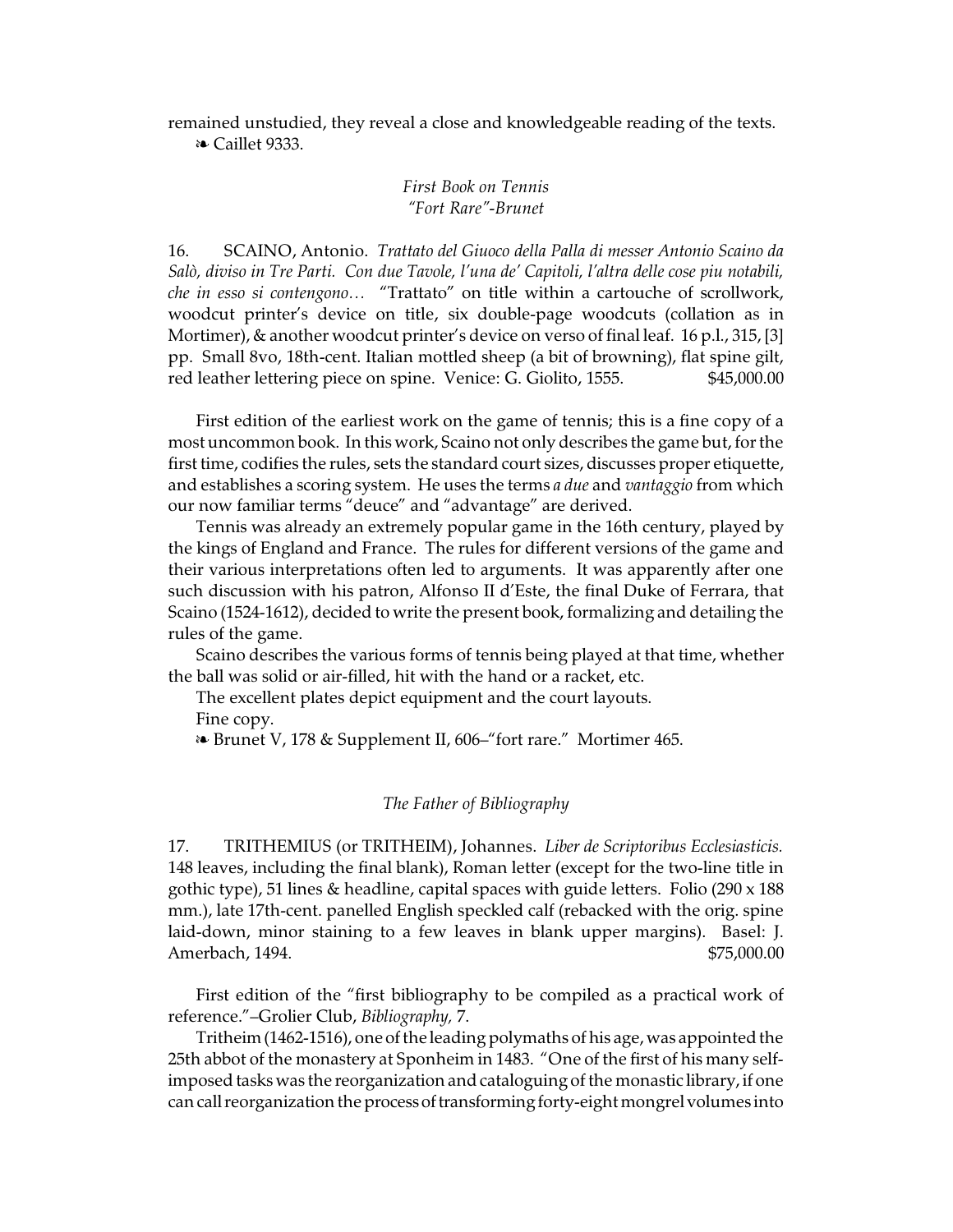a splendid collection of 2,000 printed books and manuscripts, many of great importance and rarity…

"It was during the progress of this work, no doubt, as his exceptional knowledge of books caused inquiries frequently to be addressed to him, that he conceived the notion of compiling a new and ambitious bibliography of ecclesiastical writers. He began work in 1487, and by the spring of 1492 he was able to send the complete manuscript to the bishop of Worms. He then revised it, and in 1494 the *Liber de scriptoribus ecclesiasticis*, a folio of nearly 300 pages, issued from the Basle press of Johann Amerbach…

"From Alexander, bishop of Cappadocia, down to himself, Tritheim sets out in chronological order nearly a thousand writers, largely but not exclusively ecclesiastical, giving a short account of each followed by a list of his (or her) writings. Nor are these lists merely perfunctory: it is obvious from such a heading as that for St. Augustine, under which he enumerates 277 works, that Tritheim must have lavished an immense amount of genuine research on his bibliography. In all about 7,000 books are recorded. An alphabetical index of authors, arranged of course by Christian names, is added. The contrast between the feeble theological bibliographies of the manuscript age and this first attempt in the printing era is very striking."–Besterman, *The Beginnings of Systematic Bibliography,* pp. 7-8.

The title of the book is somewhat misleading since the work is not restricted to ecclesiastical writers but also includes authors such as Dante, Poggio, and Sebastian Brant.

A fine and crisp copy of a book which has become uncommon on the market, preserved in a box. Bookplate of the Society of St. John the Evangelist, Cowley, Oxford. With a note on the rear paste-down referring to "Derby" (the Earls of Derby?) and a shelf-mark.

 $\in$  Goff T-452.

### *With Surreal & Delicate Mezzotint Illustrations*

18. WRIGHT, Thomas. *An Original Theory or New Hypothesis of the Universe, founded upon the Laws of Nature, and Solving by Mathematical Principles the General Phaenomena of the Visible Creation; and particularly the Via Lactea. Compris'd in Nine Familiar Letters from the Author to his Friend.* 32 engraved plates (of which 8 are mezzotints & 2 are folding). Title printed in red & black. viii, 84, [4] pp. Large 4to, cont. calf (joints slightly cracked at ends), spine gilt, red morocco lettering piece on spine. London: Printed for the Author, 1750. \$35,000.00

First edition, and a fine and large copy, of a very remarkable book, famous for its influential theory of the Milky Way and for its beautiful, almost surreal, mezzotint plates. In this work, Wright (1711-86), explained the Milky Way as an optical effect caused by our immersion in a layer of stars. Wright also enunciated here that the stars circulate around a center as do the planets around the Sun.

"To Thomas Wright of Durham undoubtedly belongs the bold and original idea of transcending Newton on his own lines, by carrying his conception of the finite solar system into the infinite world of the stars beyond it…He was the first to propound the idea that the stars are not scattered without order or connection in